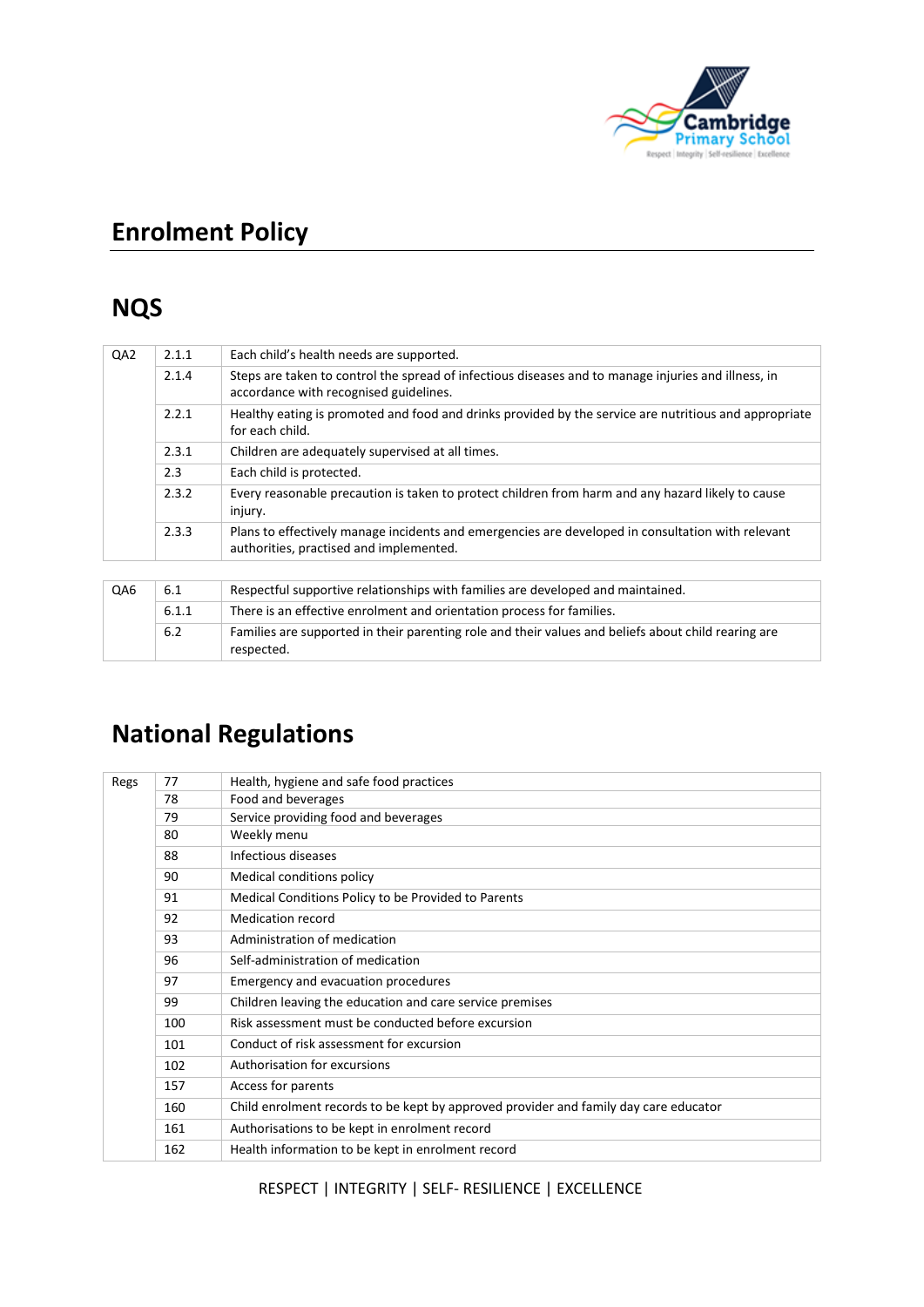

|  | 168 | Education and care service must have policies and procedures             |
|--|-----|--------------------------------------------------------------------------|
|  | 173 | Prescribed information is to be displayed                                |
|  | 177 | Prescribed enrolment and other documents to be kept by approved provider |
|  | 181 | Confidentiality of records kept by approved provider                     |
|  | 183 | Storage of records and other documents                                   |

### **My Time, Our Place**

LO1 Children feel safe, secure, and supported

### **Aim**

To ensure that each child's enrolment is completed as per our legal requirements. Additionally, we aim to ensure that each child and family receives an enrolment and orientation process that meets their needs, allowing the family and child to feel safe and secure in the level of care that we provide.

### **Related Policies**

Additional Needs Policy Administration of Authorised Medication Policy Child Protection Policy Excursion Policy Food, Nutrition and Beverage Policy Health, Hygiene and Safe Food Policy HIV AIDS Policy Immunisation and Disease Prevention Policy Infectious Diseases Policy Medical Conditions Policy Orientation for Children Policy Privacy and Confidentiality Policy Record Keeping and Retention Policy Relationships with Children Policy Rest, Relaxation and Clothing Policy Unenrolled Children Policy

## **Who is affected by this policy?**

Children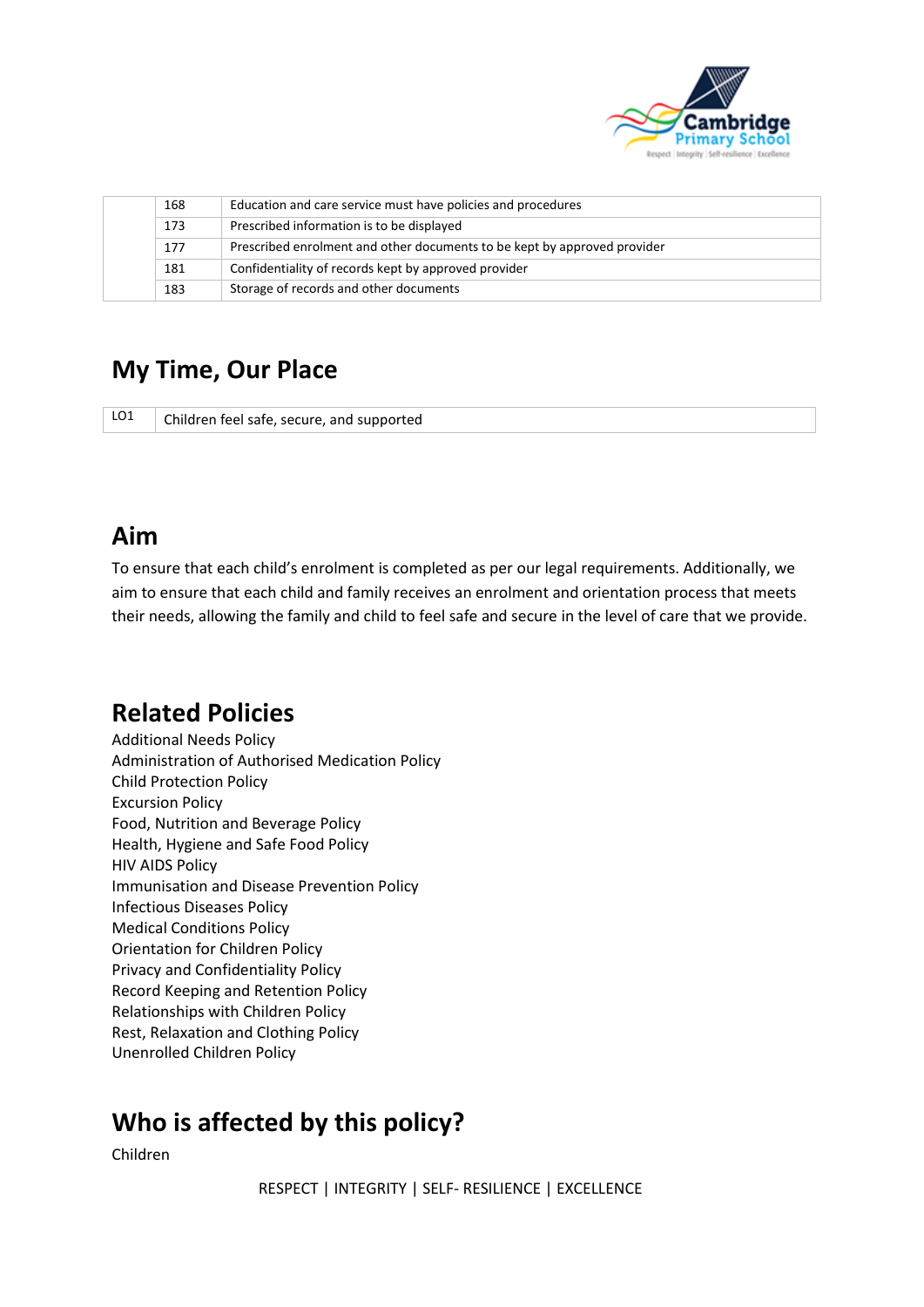

Families **Educators** 

### **Implementation**

Our service accepts enrolments of children who attend primary school.

#### **Enrolments will be accepted providing**:

- The maximum daily attendance does not exceed the approved number of places of the service (BSC 75, ASC 120 and Vacation Care 75).
- Child-educator ratios are maintained across the service.
- A vacancy is available. (Please see Priority of Access Guidelines below.)

#### **Priority of Access Guidelines:**

Children who are enrolled at the service or whose families are seeking a place at the service will be given Priority of Access in accordance with the guidelines that have been established by the Department of Education, Employment and Workplace Relations.

Below are the Priority of Access levels which the Service must follow when filling vacancies.

- 1. A child at risk of serious abuse of neglect.
- 2. A child of a single parent/guardian who satisfies, or of parents/guardians who both satisfy the work/training/study test under Section 14 of the A New Tax System (Family Assistance) Act 1999.
- 3. Any other child.

Within these three categories priority is also given to the following children:

- Children in Aboriginal and Torres Strait Islander families.
- Children in families which include a disabled person.
- Children in families on low income (refer [www.deewr.gov.au](http://www.deewr.gov.au/) for current income threshold).
- Children in families from culturally and linguistically diverse backgrounds.
- Children in socially isolated families.

RESPECT | INTEGRITY | SELF- RESILIENCE | EXCELLENCE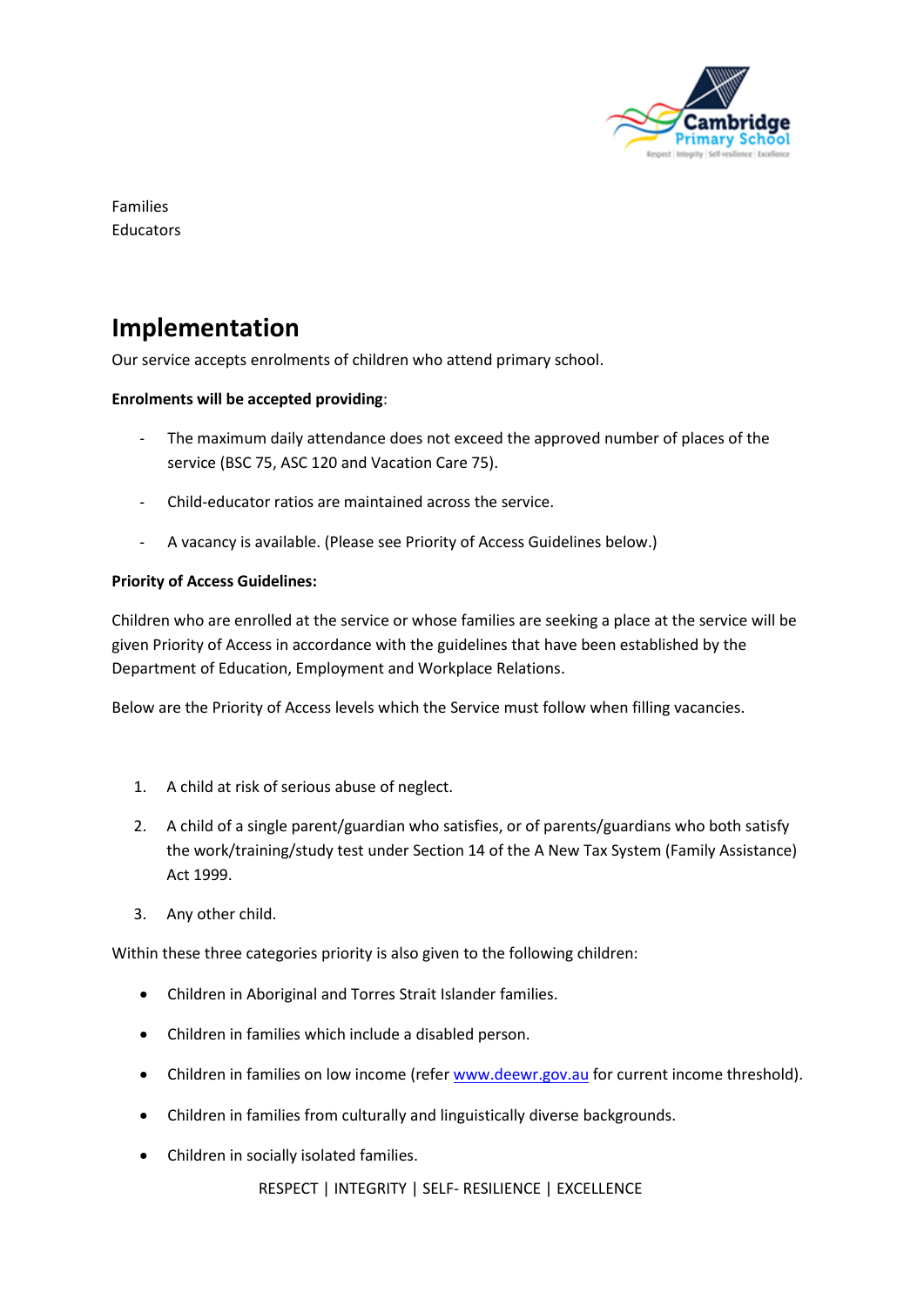

• Children of single parents/guardian.

Upon enrolment families will be notified of their priority and advised that if the service has no vacancies and their child's position is a priority 3 under the Priority of Access Guidelines, it may be required that their child leave or reduce their days in order to make a place for a higher priority child.

Outside school hours care is primarily for school children. Our service may ask a child not yet in school to leave if a child who is in school applies for a place.

#### **Enrolment:**

All students who enrol at CPS will also enrol in the OSHC service. When a family has indicated their interest in using our service, the following *will* occur:

- $\circ$  Families are given a copy of the Parent Handbook to read and are invited to ask questions.
- $\circ$  Any matters that are sensitive of nature, such as discussing a child's medical needs, Court Orders, parenting plans or parenting orders, will be discussed privately with the Nominated Supervisor.
- $\circ$  Families need to contact the Family Assistance Office (Servicelink) to have their eligibility for Child Care Benefit assessed.

When a family has indicated their interest in using our service, the following *may* occur:

- $\circ$  A tour of our service. During this tour, the educator conducting the tour will give the family information about the service including, but not limited to, programming methods, meals, incursions, excursions, inclusion, fees, policies, procedures, our status as a Sun Smart service, regulations for our state and the licensing and assessment process, signing in and out procedure, the National Quality Framework, routines, educator qualifications and introduction to the educators. Families are also invited to ask any questions they may have.
- $\circ$  Discussions are held between office staff and families regarding availability of days, a start date and tailoring an orientation process to suit the needs of the family and child. Families are informed of the Priority of Access Policy, and have their position assessed as to how they place within this system.
- RESPECT | INTEGRITY | SELF- RESILIENCE | EXCELLENCE  $\circ$  Discuss their child with us so we can accommodate their needs in the service from the first day they start with us. Should a child use English as a second language, or speak another language at home, we request that families provide us with some key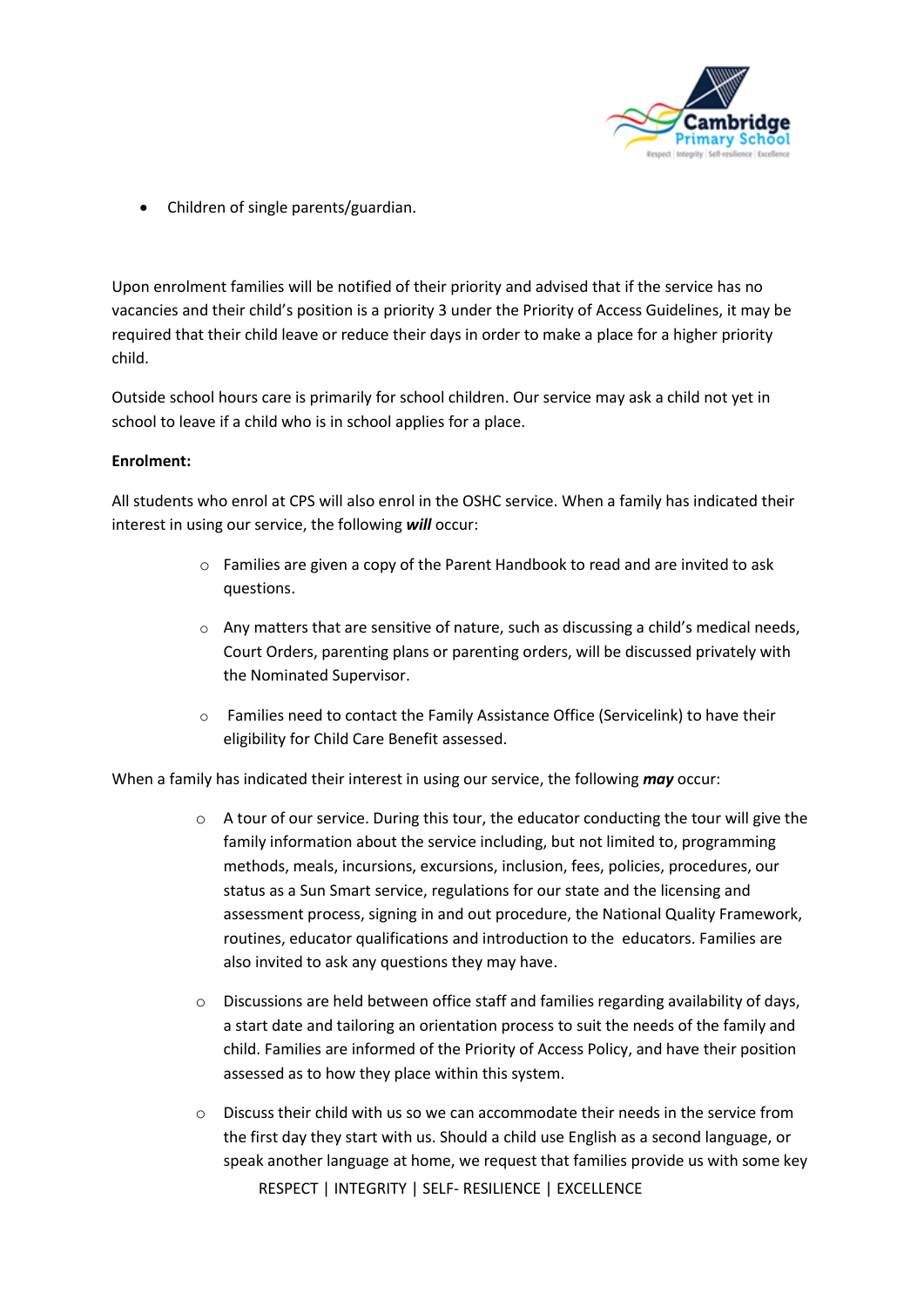

words in the languages the child speaks at this time so that educators can learn the words.

o As per our Orientation for Children Policy, families will be invited to bring their child into the service at a time that suits them so the child and family can familiarise themselves with the environment.

Before the child begins their first day with us, the service must have all required documentation for the child. The child will not be accepted into the service without this being completed.

#### **On the child's first day:**

The child and their family are welcomed for the first day.

#### **Other information about our service's enrolment includes:**

- We will try and accommodate families so that children from the same family can attend our service. This will be carried out in line with our obligations under the Priority of Access Policy.
- We encourage all families to consider immunising their children. Please see our Immunisation Policy for further information.
- In accordance with the National Law and Regulations, our educators will support each child to manage their own behaviour, respond appropriately to the behaviour of other children and communicate effectively to resolve conflicts. We will also work with each child's family to support any children with diagnosed behaviour and social difficulties. However, a child's enrolment at our service may be terminated if the nominated supervisor decides the child's behaviour threatens the safety, health or well being of any other child at the service.

#### **Information and Authorisations to be kept in the Enrolment Record**

Our Record Keeping and Retention Policy outlines the information and authorisations that we will include in all child enrolment records.

### **Sources**

#### **Occupational Health and Safety Act 2004**

RESPECT | INTEGRITY | SELF- RESILIENCE | EXCELLENCE **Public Health and Wellbeing Act 2008 The Child Wellbeing and Safety Act 2005 Occupational Health and Safety Regulations 2007 Children, Youth and Families Act 2005 Education and Care Services National Regulations 2011**